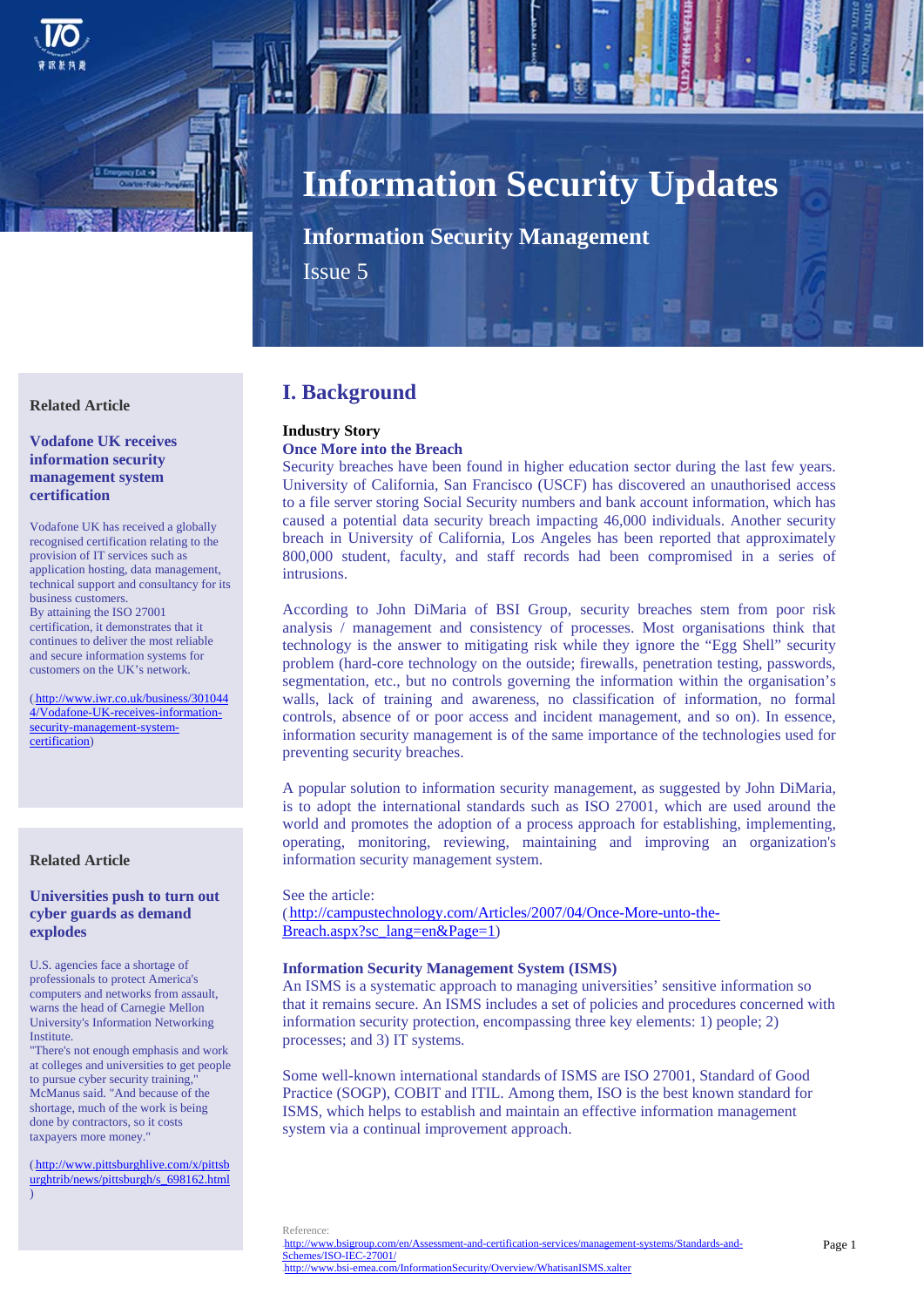

## **Sydney Water IT security manager talks governance strategy**

Information security governance should not be treated like corporate governance, IT security steering committees must have the right stakeholders and the board can remain largely unaware of security issues. Those are key strategies for effective security governance, says IT security and assurance manager at Sydney Water, Stephen Frede.

"One of the things I want to make sure is the policy we have is workable and is enforceable in practice. We create interim guidelines and ask people to follow it and make refinements around that," Frede said.

(.http://www.cio.com.au/article/359412/ sydney\_water\_it\_security\_manager\_talk s\_governance\_strategy/?fp=4&fpid=21)

# **Related Article**

#### **Mandatory requirements of ISO/IEC 27001:2005**

ISO/IEC 27001 is written as a formalised specification such that accredited certification auditors are meant to be able to use the standard as a formal description of items that their clients must have in order to be certified compliant. It does indeed specify certain mandatory documents explicitly. However, in other areas it is more vague and, in practice, other documents are commonly demanded, including certain items which provide the auditors with evidence or proof that the ISMS is operating.

(8Hhttp://www.iso27001security.com/html /27001.html)

# **II. Management**

# **ISMS Life Cycle**

Management should establish an ISMS life cycle to support the ISMS within universities. A good example of ISMS life cycle is the "Plan-Do-Check-Act" model utilised by ISO 27001, which aims to establish, implement, monitor and improve the effectiveness of information security management in a continuous manner. The model has the following four phases:

- a) **"Plan" phase** establishing the ISMS
- b) **"Do" phase** implementing and operating the ISMS
- c) **"Check" phase** monitoring and reviewing the ISMS
- d) **"Act" phase**  maintaining and improving the ISMS

#### **ISMS Coverage**

Management should ensure ISMS cover all areas that critical to universities information security protection. In ISO 27001, there are 11 domains to address the main security issues from the management's point of view:

- 1) **Security Policy**  Key information security directives and mandates for the entire organisation required by top management.
- 2) **Organising Information Security** Internal and external information security governance structure.
- 3) **Asset Management** Policies and procedures that determine what information assets an organisation holds, and how to manage their security appropriately.
- 4) **Human Resources Security** Human resource background screening, security awareness, training and educational activities.
- 5) **Physical and Environmental Security** Requirement on physical protection of IT equipment against malicious or accidental damage, theft, overheating and power outage etc.
- 6) **Communications and Operations Management**  Security controls over systems and network management.
- 7) **Access Control** Logical access controls over IT systems, network and data to prevent unauthorised use.
- 8) **Information System Acquisition, Development and Maintenance**  Systems Development Lifecycle (SDLC) processes for specifying, building / acquiring, testing, implementing and maintaining IT systems.
- 9) **Information Security Incident Management** Management procedures for information security events, incidents and weaknesses.
- 10) **Business Continuity Management** Procedures for IT disaster recovery planning, business continuity management and contingency planning.
- 11) **Compliance**  Compliance with laws, regulations, security policies and standards, technical compliance, and Information systems audit considerations.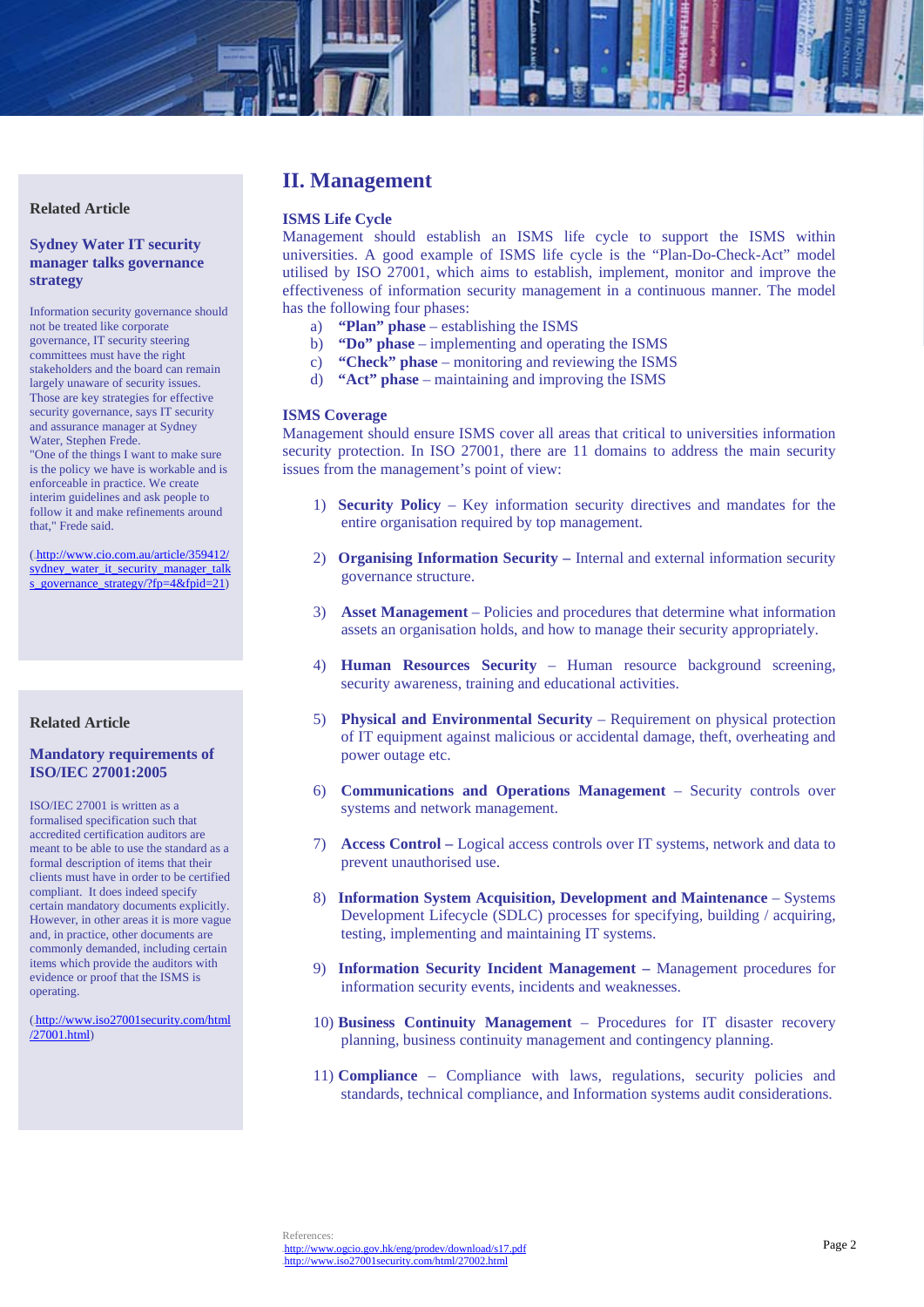

# **II. Management (Cont'd)**

#### **Roles and Responsibilities of the Management**

#### **1. Oversee ISMS**

Universities' management is responsible for overseeing the development, implementation, and maintenance of ISMS. This includes defining the information security objectives of the organisation, allocating sufficient financial or human resources in information security, and ensuring the compliancy and enforcement of implementation.

#### **2. Establish Information Security Management Committee**

University management, IT department, administrative departments and various faculties may have different perspectives on information security. One of the ways to bridge this gap is by setting up an Information Security Management Committee.

The IS Management Committee is responsible for identifying information security risks of each operation unit within the university and determine how ISMS implementation should respond.

A successful IS Management Committee should delegate the responsibility of operating the ISMS to different parties within the university, taking into account the organisational size, complexity, culture, nature of operations, and any other relevant factors. Furthermore, segregation of duties, accountability and capability of individuals should also be observed during the delegation process.

#### **3. Integrate Security Controls**

Management should ensure integration of security controls throughout the university by performing the following:

- Ensuring security processes are governed by university's policies and practices that are consistently applied;
- Requiring information with similar criticality and sensitivity characteristics be protected consistently regardless of where they reside;
- Enforcing compliance with the security program in a balanced and consistent manner across the university; and
- Directing resources to enhance security awareness of staff and student on an on-going basis.

#### **4. Assign a Team for Security Administration**

The team or the information security department should directly manage or oversee risk assessment, development of policies, standards, and procedures, testing, and security reporting processes. Information security officers should have the authority to respond to a security event by ordering emergency actions to protect the university from an imminent loss of information or value. They should have sufficient knowledge, background, and training, as well as an organisational position, to enable them to perform their assigned tasks.

#### **Related Article**

### **eRevMax Recertified for ISO/IEC 27001:2005**

eRevMax Technologies, pioneer in hotel online distribution, channel and revenue management tools, has been recertified for its information security management standards. Following a stringent audit overseen by DNV, an internationally accredited certification organisation, eRevMax received ISO/IEC 27001:2005 for the next three years. The initial certification was achieved in 2007.

With effective ISMS implementation, eRevMax continues to identify and address all the key information security risks with appropriate mitigation and contingencies to ensure smooth business operations.

(http://pressreleases.techwhack.com/103170 erevmax-technologies)

# **Related Article**

# **An ISMS Implementation Practice in Environments with Limited Resources**

SMEs are prime security targets as they heavily rely on Microsoft. More than half of the SMEs that receive successful Internet attacks won't know they were attacked. 70% attacks that cause more than \$50,000 in damage involve an insider.

It's possible to have affordable ISMS solution for units with simple networks. We may apply this model to a group of units with similar network environments?

(.http://www.oecd.org/dataoecd/11/21/3) 5492482.pdf)

http://www.cybersecurity.my/data/content\_files/11/51.pdf?.diff=1176336743 15Hhttp://www.ogcio.gov.hk/eng/prodev/download/s17.pdf